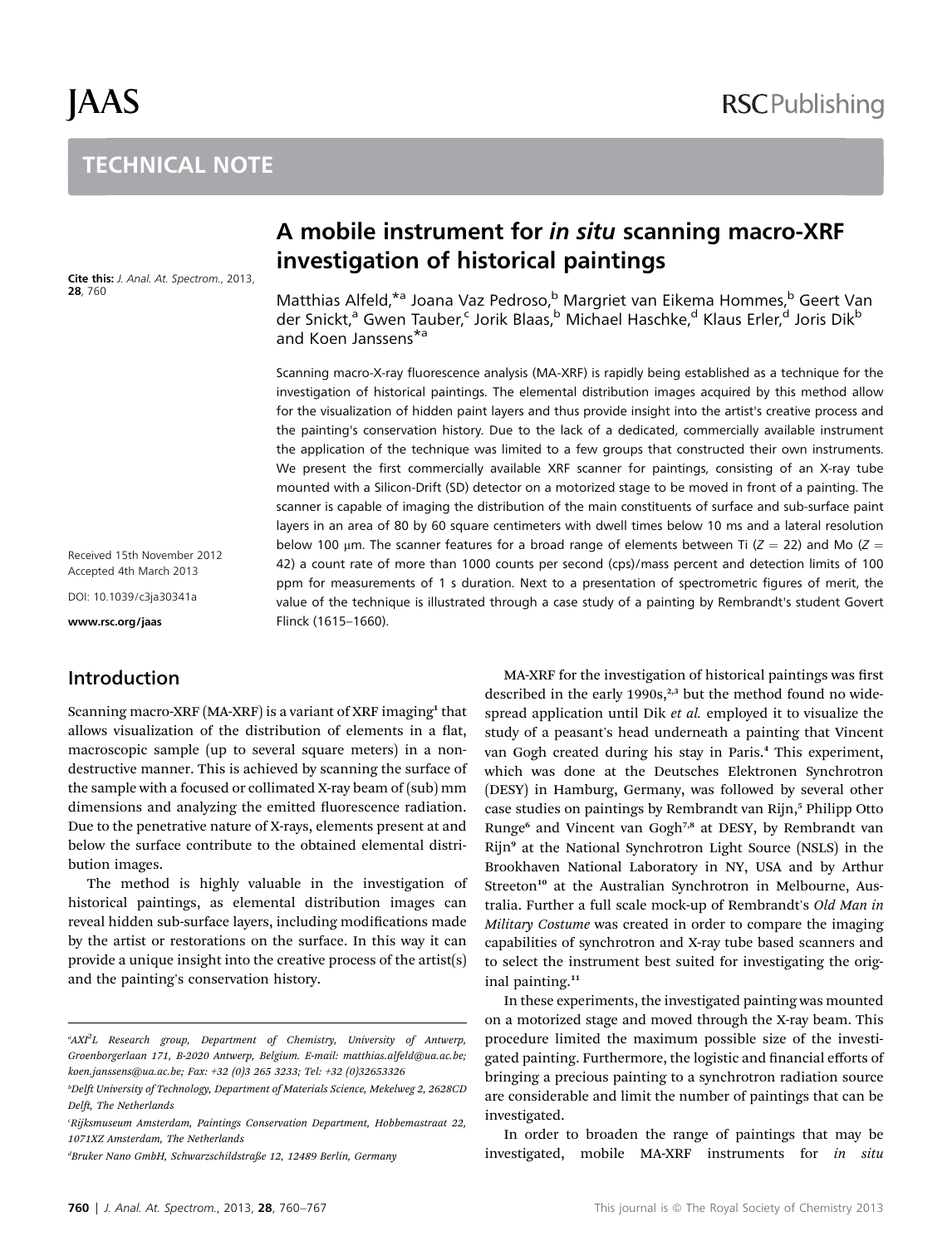investigation of paintings were developed. In these instruments the X-ray tube and detectors are mounted on a motorized stage and moved before the surface of a (stationary) painting during a scan. The pigments used to create a painting are generally present at a concentration level of several mass percent. By employing high intensity synchrotron radiation to scan the painting, the heavy elements present in the paint can be visualized with dwell times far below one second. However, also a well designed X-ray tube based system can be sensitive enough to image their distribution at a comparable pace.

Such an instrument was partially realized in the Artax system<sup>12</sup> (Röntec GmbH, Berlin, now Bruker Nano GmbH, Berlin, Germany), which allows scanning of small areas,  $5 \times 5$  cm, and in the system described by Hocquet et  $al.^{13}$  However, both systems were limited in the maximum pace of scanning and require several seconds of dwell time per pixel, resulting in scan durations of several hours or even days for small areas of paintings.

Only with the development of the in-house built MA-XRF scanner described by Alfeld  $et$   $al.^{14}$  did routine scans of paintings become practical. This scanner allowed acquisition of elemental distribution images of elements present at a concentration level of several mass percent with dwell times of less than one second per pixel. Until now, studies of paintings by Van Gogh,<sup>14</sup> Rembrandt van Rijn<sup>15</sup> and Goya<sup>16</sup> among others have been made with this scanner. The main limitation of the system is the fact that, as an experimental system, it requires a highly trained operator.

So a scanner for fast routine MA-XRF imaging of historical canvases or panel paintings was still missing. Characteristics of such a scanner would be: (a) capable (in terms of sensitivity and speed of the motorized stage) of acquiring the elemental distribution images of elements present at several mass percent with dwell times of less than a second; (b) easily transportable (by private car) between museums and galleries; (c) featuring a variable beam size to allow for overview (image resolution  $\sim$ 0.5 mm) as well as detailed (resolution  $\sim$ 100 µm) scans without changing the optic; (d) intuitive control software that allows the operation by a person trained, but not specialized in XRF analysis and/or imaging.

To develop such a scanner, a collaboration with Bruker Nano GmbH (Berlin, Germany) was started in view of their experience as a manufacturer of XRF imaging systems, including the M4 Tornado  $\mu$ -XRF system.<sup>17</sup> In the M4 Tornado a small sample (up to 300  $\mathrm{cm}^2)$  is moved on a motorized stage through the beam of an X-ray tube that is equipped with a polycapillary lens. The beam size is adjusted by positioning the sample at a specific distance to the polycapillary lens. Next to a high sensitivity for a broad range of elements the system features an easy to use graphical user interface.

Based on the experience gained in previous MA-XRF experiments and with the M4 Tornado, a mobile MA-XRF scanner was developed at Bruker Nano GmbH. The resulting scanner, baptized M6 Jetstream, is the first commercially available macro-XRF scanner.

In this paper we present a full description of the scanner, including its central spectrometric figures of merit. We illustrate the value of the instrument and method in arthistorical studies through a case study, involving a painting by Rembrandt's student Govert Flinck (1615–1660).

#### The M6 Jetstream: technical characteristics

The M6 Jetstream consists of a measuring head that is moved over the surface of a painting by means of a X,Y-motorized stage (Fig. 1). This motorized stage features a minimum step size of 10  $\mu$ m and a maximum travel range of 80  $\times$  60 cm ( $h \times v$ ). By combining the elemental distribution images obtained by scanning sub-areas, objects larger than the maximum travel range of the motorized stages can be investigated as a whole: thus, it becomes feasible to scan medium sized paintings with dimensions of  $3 \times 2$  m<sup>2</sup>, for example.

The exact distance between the measuring head and the painting is adjusted by a motorized stage of 7 cm travel range oriented along the Z axis. The measurement head travels within a metal frame that can be tilted in order to adjust it to the surface of a painting and to allow the analysis of horizontally positioned samples.



Fig. 1 Bruker M6 Jetstream set-up and details of the measuring head.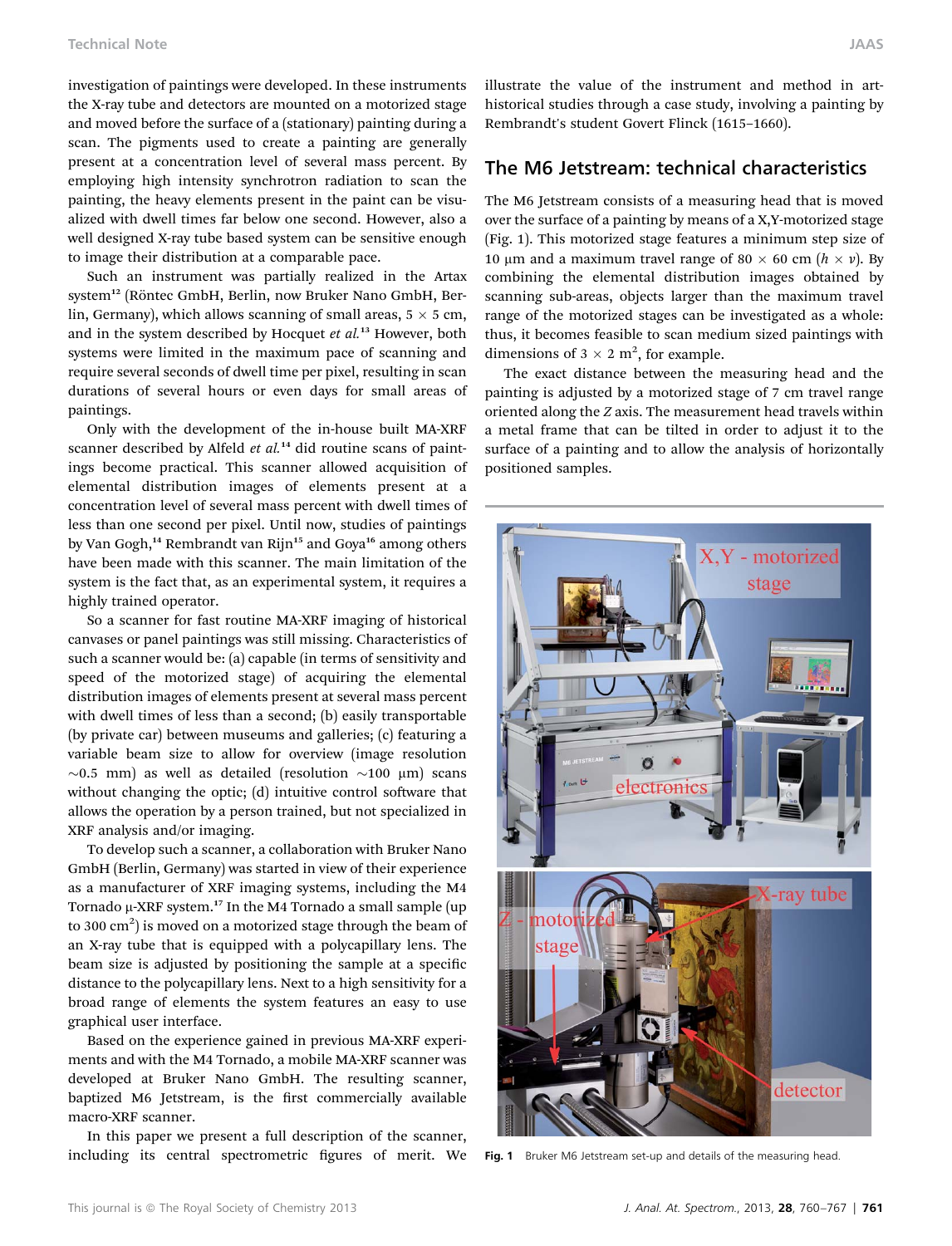The frame holding the motorized stage is mounted on a box containing the detector electronics, the motor control electronics and the high voltage generator of the X-ray tube. The electronics box itself is mounted on a wheeled platform that allows for easy transport over short distances and positioning with respect to the painting. For transport the measuring head can be demounted and stored in the electronics box; the wheeled platform, the electronics box and the frame holding the motorized stages can be separated.

The measuring head consists of a 30 W Rh-target microfocus X-ray tube with a maximum voltage of 50 kV and a maximum current of 0.6 mA. The spectral range of primary radiation emitted from the X-ray tube can be modified by the use of 5 filters, mounted in a motorized filter wheel. The beam is defined by means of a polycapillary optic, allowing for a variable beam size (with  $ca. 40 \mu m$  as the smallest beam size – see below) as a function of the distance between the painting and the measuring head.

Two optical cameras with magnifying optics, focused on the surface of the painting at the near normal angle are mounted on the measuring head. The focal plane of the stronger magnifying camera can be manually adjusted in five steps and is used for controlling the distance from the measuring head to the painting and thus the beam size.

The less magnifying camera can be used to automatically acquire mosaic images of the whole surface of the painting that allow direct comparison of these images with the elemental distribution images. Further, these mosaic images are used for defining the scanned area.

For geometrical reasons the cameras observe the surface of the painting with a slight offset from the spot excited by the X-ray beam. This offset is automatically corrected for by the control software during measurement.

The software package of the M6 Jetstream includes routines for region-of-interest (ROI) imaging and principal component analysis (PCA). The ROI images of the acquired data are updated after each scanned line and allow for an online monitoring of the scan process.

The software allows for the acquisition of elemental distribution images consisting of several megapixels.

### Experimental

The spectrometric figures of merit of the M6 Jetstream were determined from a spectrum of the Standard Reference Material (SRM) 611 Trace elements in glass manufactured by the National Institute of Standards and Technology (NIST). The reference material is a 1 mm thick glass disc containing a broad range of elements at a nominal concentration level of 500 ppm. The elements not certified by the manufacturer were taken from ref. 18. The spectrum was acquired for 100 s real time at tube settings of 50 kV and 0.6 mA, without a filter at a distance of 8 mm to the measuring head (equivalent to a beam size of  $\sim$ 150 µm, see below).

From this spectrum the sensitivity  $(Y)$  and limits of detection (LOD) normalized for one second were calculated by means of eqn  $(1)$  and  $(2)$ :

$$
Y_i = \frac{N_{\text{signal}}}{c_i \times t} \tag{1}
$$

where  $N_{\text{signal}}$  is the net intensity of the XRF peak of this element,  $c_i$  is the concentration of element i in the standard and t is the collection time of the measurement.

$$
LOD_i = 3 \times \frac{\sqrt{N_{back}}}{N_{signal}} \times c_i \times \sqrt{t}
$$
 (2)

where  $N_{\rm back}$  is the intensity of the background below the peak in question. For the calculation of the background intensity, four  $\sigma$ of the Gaussian function fitted to the peak were taken as its width.

The beam size was measured by scanning brass (Cu/Zn), Fe and Au wires of 25  $\mu$ m diameter at variable distances from the measuring head. The Full-Width-at-Half-Maximum (FWHM) of the obtained profiles was taken as a measure for the beam size.

Two sets of elemental distribution images of historical paintings are presented below. In Fig. 5 details of a late  $15<sup>th</sup>/$ early  $16<sup>th</sup>$  century portable altar are shown. The scan was performed in two hours with a step size of 50  $\mu$ m and a dwell time of 10 ms per pixel to image an area of 4 by 4.5 cm. The tube settings were 50 kV and 0.6 mA.

Further in Fig. 6 the results obtained from Govert Flinck's Portrait of Dirck Jacobsz. Leeuw are shown. The elemental distribution images of 1300  $\times$  900 pixels were acquired with a dwell time of 10 ms per pixel and a step size of 500  $\mu$ m. So, nearly the complete surface of the painting  $(65 \times 45 \text{ cm}^2)$  was scanned in 3.5 hours. The tube settings were 35 kV and 0.5 mA.

The figures of merit in this article were based on least squares fitting with PyMCA.<sup>19</sup> The spectra of imaging data were processed by an in-house written Dynamic Analysis (DA)<sup>20</sup> routine with DA matrices based on PyMCA least squares fits of the sum spectrum of all pixels.

# Figures of merit

The M6 Jetstream was designed to acquire distribution images of elements present at a concentration level of several mass percent with dwell times below one second. The K-line



Fig. 2 K-line sensitivity for the elements Ca ( $Z = 20$ ) to Sb ( $Z = 51$ ) of the M6 Jetstream at 50 kV and 0.6 mA.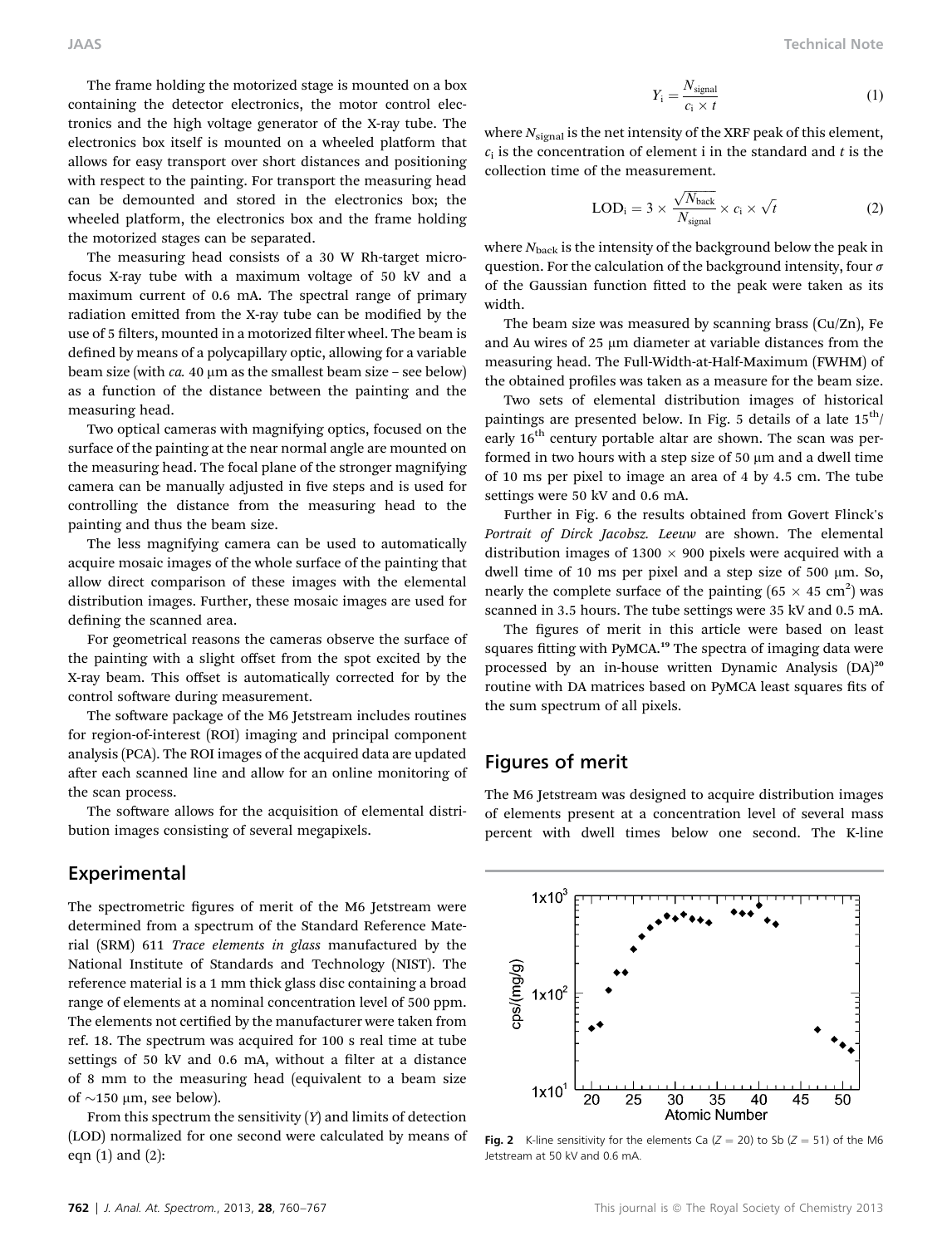sensitivity plotted in Fig. 2 shows that for a broad range of elements from Ti  $(Z = 22)$  to Mo  $(Z = 42)$  present at 1 mass percent, more than 1000 cps can be achieved, allowing for acquisition of images with good contrast and low noise with several tens of milliseconds dwell time. Heavy elements such as Au, Hg and Pb can also easily be imaged, as their L-lines fall in the same energy range as the K-lines of the elements mentioned above.

Calcium is often present in paintings at high concentration levels, e.g. in the commonly employed paint extenders chalk  $(CaCO<sub>3</sub>)$  and gypsum  $(CaSO<sub>4</sub>·2H<sub>2</sub>O)$ , as well as in the black pigment bone black. Thus, its distribution can usually be clearly visualized, even though the scanner's sensitivity for it is lower than for the elements mentioned above (at the level of ca. 400 cps per mass percent).

More problematic is the limited K-line sensitivity for elements heavier than Rh. Especially Cd ( $Z = 48$ ), Sn ( $Z = 50$ ) and Sb  $(Z = 51)$ , the elements associated with the respective yellow pigments such as cadmium yellow, lead tin yellow and Naples yellow feature a fairly lower sensitivity (in the range 200– 300 cps per mass percent). In some cases, such as in the study of hidden van Gogh paintings,<sup>4</sup> Naples yellow proved to be a crucial pigment. The reason for this low sensitivity is the choice of a polycapillary lens as the beam defining optic which has a lower transmission for the high energy components of the primary radiation.

Although these heavier elements can also be imaged by their L-lines instead of their K-lines, the lower energy of this radiation is easily absorbed by covering layers, so that it does not allow for the visualization of hidden paint layers.

In this framework, it is relevant to mention that the measured sensitivities presented in this work are only valid for elements on the surface of a painting; depending on the composition of the covering paint layers, in practice, a noise free visualization of hidden paint layers may require longer dwell times than those of the surface layers.

In general, the limits of detection (LOD) shown in Fig. 3 confirm the results obtained by comparing the sensitivity. The LOD for one second for the elements from Ti  $(Z = 22)$  to Mo  $(Z = 42)$  is around 100 ppm, so that for a scan with a dwell time

of 10 milli-seconds the detection limit would still be around 1000 ppm (or 0.1 mass percent) considerably below the demanded level of 1 mass percent. But also here Ca, Cd, Sn and Sb are less detectable than the elements in the range mentioned above.

In Fig. 4 the beam size is plotted as a function of the distance between the painting surface and the measuring head. Beside the distance, the effective beam size also depends on the absorption edge energy of the excited elements due to chromatic aberration of the polycapillary optic. The beam size of the M6 Jetstream can be varied between 40 and  $1200 \mu m$  for the Au–L lines and 52 and 1650 µm for the Fe–K lines.

This variable beam size allows us to change the beam size of the instrument by adjusting the distance between the measuring head and the paint surface. This allows for easy investigation of smaller regions of special interest in greater detail, after being identified in an overview scan, without a time consuming exchange of the beam defining optic.

While it is possible to image small parts of a painting with a lateral resolution below 100  $\mu$ m, it is quite challenging to achieve this for the entire surface of a painting. In general, paintings are not flat as the paint itself can have a topography of up to several millimeters in height, depending on the painting style. Also, the support may have a curved or undulated surface making it difficult to keep the distance between the measuring head and the painting within tolerance.

To illustrate the high-resolution imaging capabilities of the instrument, Fig. 5 shows the details of an oil painting which is part of a portable altar dated to the late  $15^{th}$ /early  $16^{th}$  century (unknown artist). This scan was performed with a step size of  $50 \mu m$  and a dwell time of 10 ms per pixel to image an area of 4 by 4.5 cm. The tube settings were 50 kV and 0.6 mA.

Given the excellent state of the surface paint layers of this painting and the presence of 19<sup>th</sup> century pigments such as Scheele's green, it is likely that this painting was heavily restored in the recent past. This was confirmed by the investigation with the M6 Jetstream.



Fig. 3 K-line limits of detection for the elements Ca ( $Z = 20$ ) to Sb ( $Z = 51$ ) of the M6 Jetstream at 50 kV and 0.6 mA.



Fig. 4 Beam size as a function of the distance between the sample and the measuring head.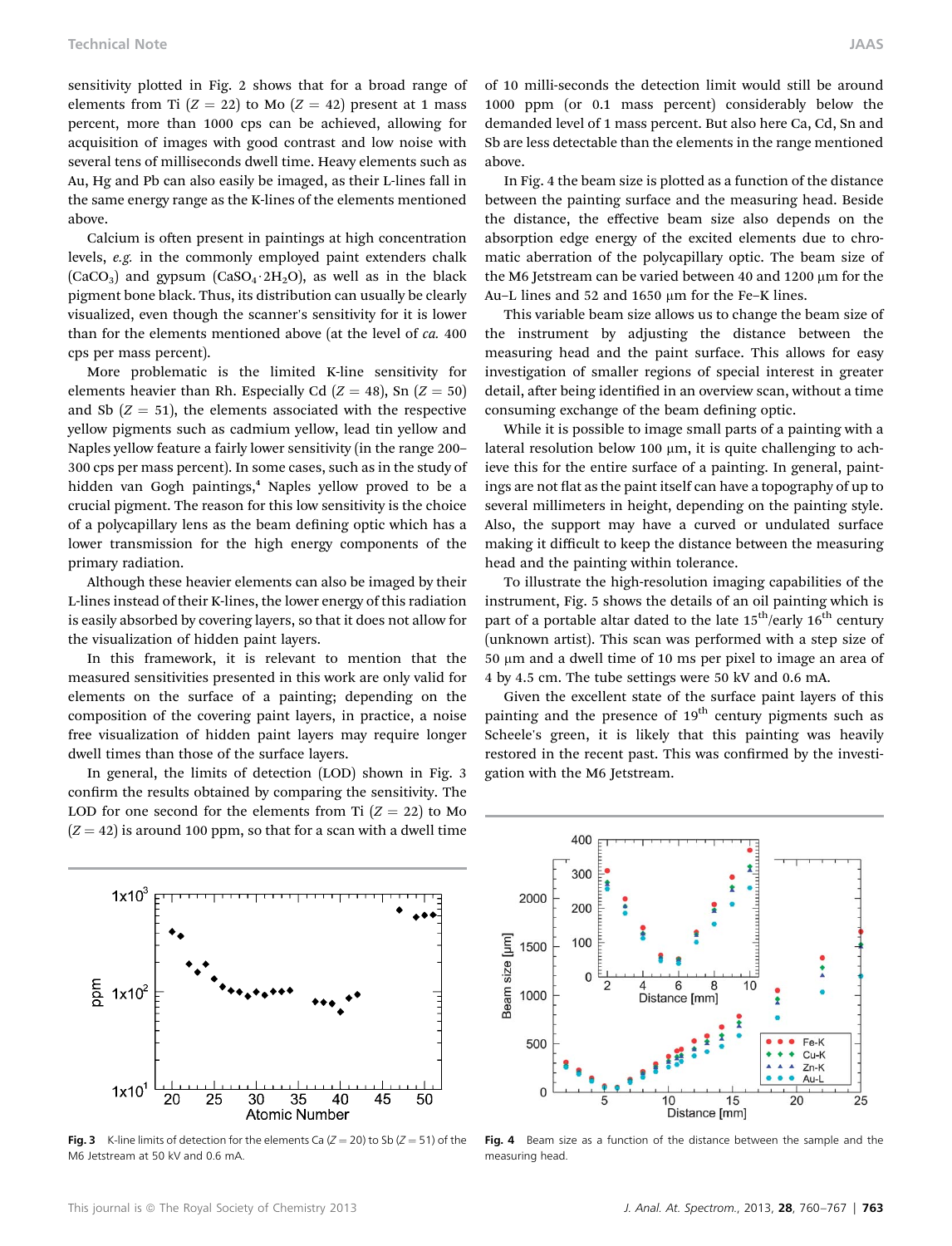

Fig. 5 (Left) Details of a late 15<sup>th</sup>/early 16<sup>th</sup> century portable altar triptych showing the face of Christ surrounded by a radiant halo (photograph taken with the M6  $\alpha$ amera); (middle and right) high-resolution MA-XRF images of Pb and Au. The images of 900  $\times$  800 pixels were acquired with a step size of 50 µm and a dwell time of 10 ms per pixel in two hours with tube settings of 50 kV and 0.6 mA.

In the Pb image of Fig. 5, it can be seen that the head of Jesus was completely repainted, slightly changing its position. The red dots indicate the position of the original, damaged head and shoulder, while the green ones indicate the current position.

It is worth noting that fine details of the face could be resolved and that also the  $ca. 400 \mu m$  wide Au rays can be imaged in a satisfactory manner.

### Case study

In order to illustrate the value of MA-XRF imaging in the investigation of historical paintings, we present the following case study on a work by the Amsterdam painter Govert Flinck (1615–1660). Flinck was one of Rembrandt's most successful students and, during his lifetime, even surpassed his former master in success. Fig. 6 shows the portrait Flinck made in 1636 of his nephew Dirck Jacobsz. Leeuw, as well as selected elemental distribution images obtained from the painting. As the earliest of Govert Flinck's signed and dated paintings, it was investigated as part of a broader study of the painting techniques of Rembrandt's students conducted at the Conservation Department of the Rijksmuseum, the Scientific Department of the Cultural Heritage Agency and the Department for Conservation of the University of Amsterdam. Investigations of this painting by X-ray radiography (XRR) and infrared reflectography (IRR) had revealed changes to the composition during its execution (pentimenti) but failed to reveal any details. In order to gain insight into these compositional changes the painting was investigated by MA-XRF. The acquired elemental distribution images provided a most surprising and revealing insight into the social life of the  $17<sup>th</sup>$  century Low Countries.

To understand this, we should know that in his early career, Flinck was given many commissions by his prosperous Amsterdam relatives.<sup>21,22</sup> Just as Flinck himself, these relatives were members of the Mennonite church, the Christian denomination that is based on the writings of Menno Simons (1496–1561). Mennonites were at the time recognized by their modest old-fashioned costume and the investigated Portrait of Dirck Jacobsz. Leeuw in his sober black attire is often referred to as a typical example of this dress code.

However, it is obvious in the Pb–L image that the costume was originally quite different. At first, it featured a fashionable broad bobbin lace collar and long lace cuffs and a lower hat with a broader brim. Also the position of the legs was different. While in the final painting Leeuw walks towards the observer, in the original portrait he stood with one leg slightly bent; an elegant pose that had just become popular in portraiture.

The Cu-map shows how the probably green copper containing paint used in the landscape precisely follows the contours of the earlier silhouette. The fine details on the areas that were later covered by the final legs and hat show that the landscape was already advanced or even finished before the costume and position were changed.

The Hg distribution image reveals the use of the red pigment vermilion (HgS) used to give a slightly warmer colour in the flesh tones, the tree trunk as well as in the coat. It is also present in the stockings of the original painting, which were bright red as evidenced by small red patches shimmering through the final paint surface. Such coloured stockings were fashionable items worn by the upper class at the time.

The different costumes might at first suggest that Leeuw had been depicted over a portrait of someone else. However, the distribution maps show that no modifications, overpainting or erasure took place in the area of the face, indicating that it was Leeuw who was portrayed from the beginning. This is confirmed by the symbolic object (seemingly an orange) Leeuw holds in his hand, which was present in the earlier version as well.

The change from a highly fashionable to a modest costume suggests that Leeuw's first attire may have caused some debate on Mennonite circles. In the Mennonite congregation not everybody felt comfortable with the strict dress rules. Ministers sometimes struck out at those who dressed (in their opinion) indecently indicating that this must have taken place.<sup>23</sup> Leeuw must have been one of those 'improperly' dressed. He, at first, ordered a portrait of himself in fashionable clothes but, probably in order to avoid provocation of his fellow-believers, asked Flinck to change it at a later stage. One wonders whether this affair may have played a role in Leeuw's decision to leave the Mennonites. Three years after his portrait was signed by Flinck, Leeuw and his wife joined the more liberal Remonstrant church.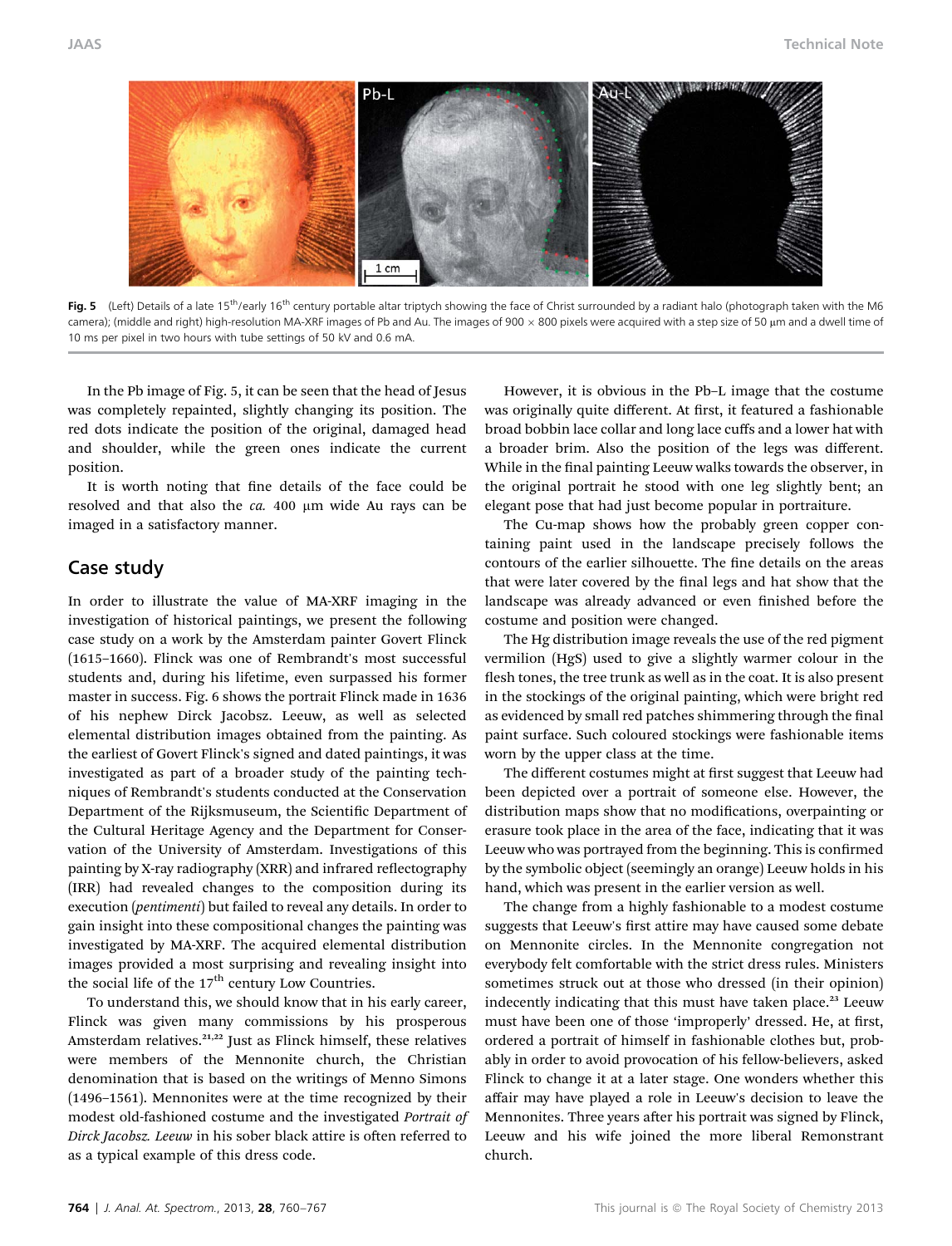

Fig. 6 Govert Flinck, Portrait of Dirck Jacobsz. Leeuw, canvas 64.4 × 47.2 cm, signed and dated 1636, Mennonite Church, Amsterdam on Ioan to the Rembrandthuis,<br>Apsterdam the Natherlands. The clamental distribution images ( Amsterdam, the Netherlands. The elemental distribution images (1300  $\times$  900 pixels, 0.5 mm step size, 10 ms dwell time) were acquired in 3.5 hours. The yellow line delimits the area in which the underpainting was executed, while the arrow indicated the position of the sketched branch (see text).

In addition to identifying the pentimenti, the distribution maps provide valuable insight into the painting's state of conservation. It may be tempting to assume that the Mn distribution is the result of sketching or outlining the figure with umber, a brown earth pigment. Yet, the lines seemingly

defining the figure can be identified as retouchings due to the presence of Ti in many of the same areas and on the basis of UVinvestigation. Ti reveals the use of titanium white  $(TIO<sub>2</sub>)$ , a pigment not used before the 1920s; its presence in high concentrations is a sure indicator for restoration treatments in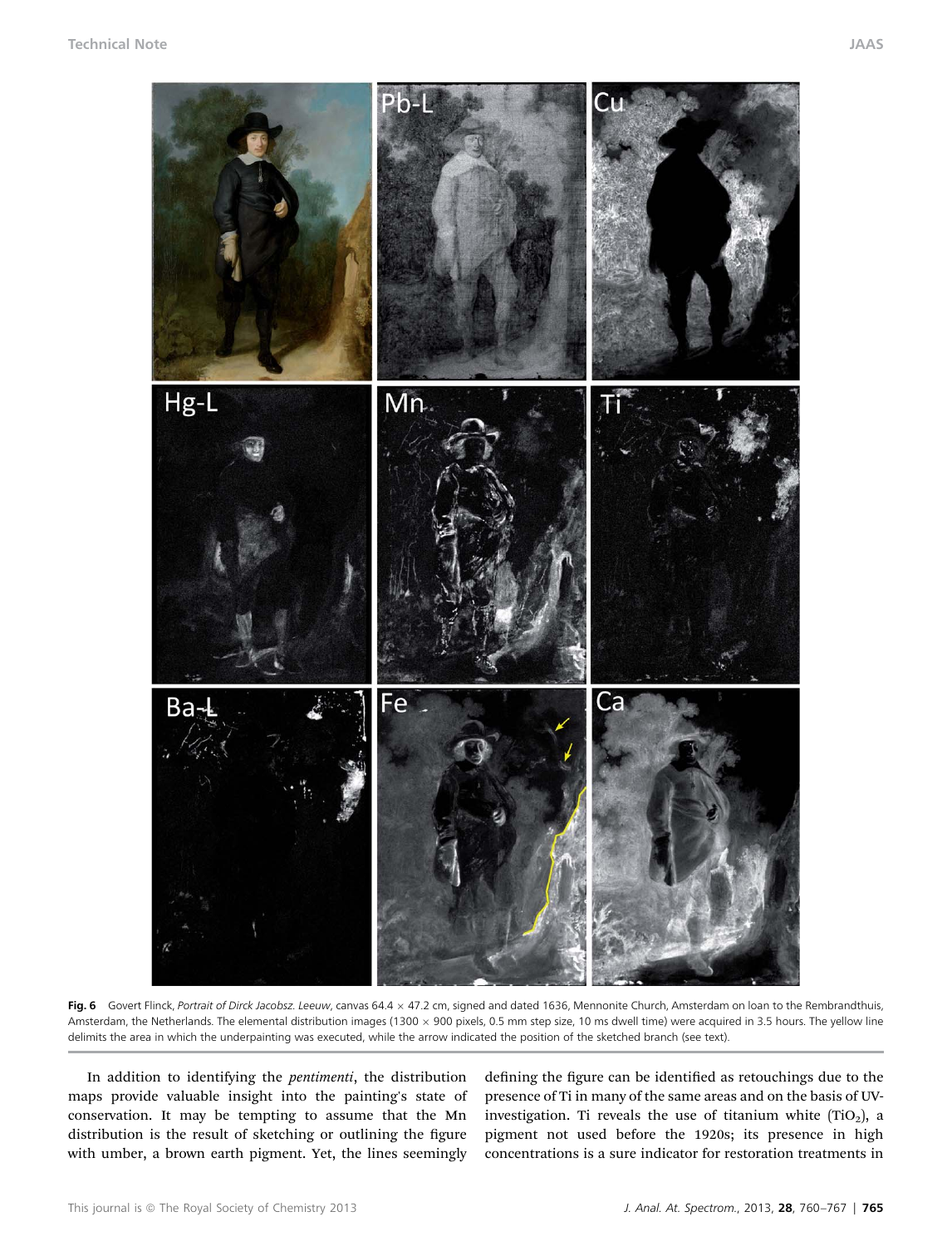paintings created before the  $20<sup>th</sup>$  century. In the case of Flinck paintings we know that it was restored in 2005/2006 by Martin Bijl of Bijl Schilderijenrestauratie. In UV light the recent retouchings stand out dark against the fluorescent varnish. Other retouchings can be identified in the Ba distribution images, again indicating the presence of a modern pigment.

Finally, the distribution maps made it possible to visualize some of Flinck's sketching and preparatory paint layers. This is of particular importance since for this aspect in  $17<sup>th</sup>$ -century paintings, XRR and IRR are often of limited use. In the Fe image we see that the shape of the tree trunk extends beyond the final version (indicated by a yellow line). It was probably laid out as a rough sketch with ochre paint but finally only partly realized. Also in the upper right corner, where the painting today only features the sky, broad indications of tree branches sketched with ochre paint can be seen (indicated with yellow arrows).

While the authenticity of this particular painting was never doubted, the presence of a modified first sketch as well as the presence of *pentimenti* are often considered as indications that a painting is not a copy but an original first version; thus, for other paintings the visualization of these aspects now made possible by MA-XRF can have great value in discussions of authenticity.

## **Conclusions**

We have presented the first results obtained with the Bruker M6 Jetstream, the first commercial macro-XRF scanner that is based on the experience gained with in-house built scanners of this type.

We have presented the technical characteristics and spectrometric figures of merit of the scanner and illustrated the value of elemental distribution images acquired with it in the investigation of historical paintings. As a case study, the investigation of the Portrait of Dirck Jacobsz. Leeuw by Govert Flinck was discussed.

The scanner satisfies the demands made to it:  $(a)$  it allows the visualization of many elements at and below the surface of oil paintings with a (shortest) dwell time of 10 ms in (mostly) noise free images; (b) it is transportable in a small van; (c) it allows us to vary the primary beam size between  $\sim$  50  $\mu$ m and 1 mm, although high resolution scans are only possible in areas of limited size and (d) it features an easy to learn, intuitive control software including routines for region-of-interest imaging and principal component analysis of the acquired data.

In its current configuration, employing a polycapillary lens as the beam defining optic, the scanner is lacking sensitivity for the fluorescence lines more energetic than those of Rh (20.2 keV). The difficulties in visualizing heavy elements such as Cd, Sn and Sb by means of their K-lines are especially problematic, as these have proven themselves crucial in, e.g., the study of Vincent van Gogh's paintings and similar works.

# Acknowledgements

This research was supported by the Interuniversity Attraction Poles Programme – Belgian Science Policy (IUAP VI/16). The text also presents the results of GOA "XANES meets ELNES" (Research Fund University of Antwerp, Belgium) and from FWO (Brussels, Belgium) projects no. G.0704.08 and G.01769.09. M. Alfeld receives a Ph. D. fellowship of the Research Foundation-Flanders (FWO). We thank J. Langerock for allowing us to examine the portable altar triptych shown in Fig. 5.

## Notes and references

- 1 K. H. A. Janssens, F. C. V. Adams and A. Rindby, Microscopic X-ray Fluorescence Analysis, Wiley, Chichester, 2000.
- 2 M. Mantler, M. Schreiner, F. Weber, R. Ebner and F. Mairinger, Adv. X-Ray Anal., 1992, 35, 987–993.
- 3 M. Schreiner, M. Mantler, F. Weber, R. Ebner and F. Mairinger, Adv. X-Ray Anal., 1992, 35, 1157–1163.
- 4 J. Dik, K. Janssens, G. Van der Snickt, L. van der Loeff, K. Rickers and M. Cotte, Anal. Chem., 2008, 80, 6436– 6442.
- 5 J. Dik, K. Janssens, M. Alfeld, K. Rickers and E. van de Wetering, in Nouveau regard sur Rembrandt, ed. E. v. d. Wetering, Local World BV, Amsterdam, 2010, pp. xx–xxiv.
- 6 M. Alfeld, K. Janssens, K. Appel, B. Thijsse, J. Blaas and J. Dik, Z. Kunsttechnol. Konserv., 2011, 25, 157–163.
- 7 L. S. van der Loeff, M. Alfeld, T. Meedendorp, J. Dik, E. Hendriks, G. Van der Snickt, K. Janssens and M. Chavannes, in Van Gogh Studies 4: New Findings, ed. C. Stolwijk and L. van Tilborgh, WBOOKS, Zwolle, 2012, pp. 33–53.
- 8 M. Alfeld, D. P. Siddons, K. Janssens, J. Dik, A. Woll, R. Kirkham and E. van de Wetering, Appl. Phys. A: Mater. Sci. Process., 2013, 111, 157–164.
- 9 M. Alfeld, G. Van der Snickt, F. Vanmeert, K. Janssens, J. Dik, K. Appel, L. van der Loeff, M. Chavannes, T. Meedendorp and E. Hendriks, Appl. Phys. A: Mater. Sci. Process., 2013, 111, 165–175.
- 10 D. L. Howard, M. D. de Jonge, D. Lau, D. Hay, M. Varcoe-Cocks, C. G. Ryan, R. Kirkham, G. Moorhead, D. Paterson and D. Thurrowgood, Anal. Chem., 2012, 84, 3278–3286.
- 11 M. Alfeld, W. De Nolf, S. Cagno, K. Appel, D. P. Siddons, A. Kuczewski, K. Janssens, J. Dik, K. Trentelman, M. Walton and A. Sartorius, J. Anal. At. Spectrom., 2013, 28, 40–51.
- 12 H. Bronk, S. Röhrs, A. Bjeoumikhov, N. Langhoff, J. Schmalz, R. Wedell, H.-E. Gorny, A. Herold and U. Waldschläger, Fresenius' J. Anal. Chem., 2001, 371, 307–316.
- 13 F. P. Hocquet, H. C. del Castillo, A. C. Xicotencatl, C. Bourgeois, C. Oger, A. Marchal, M. Clar, S. Rakkaa, E. Micha and D. Strivay, Anal. Bioanal. Chem., 2011, 399, 3109–3116.
- 14 M. Alfeld, K. Janssens, J. Dik, W. de Nolf and G. van der Snickt, J. Anal. At. Spectrom., 2011, 26, 899–909.
- 15 P. Noble, A. van Loon, M. Alfeld, K. Janssens and J. Dik, Technè, 2012, 35, 36-45.
- 16 D. Bull, A. Krekeler, M. Alfeld, J. Dik and K. Janssens, Burlington Magazine, 2011, 153, 668–673.
- 17 M. Haschke, U. Rossek, R. Tagle and U. Waldschläger, Adv. X-Ray Anal., 2012, 55, 286–298.